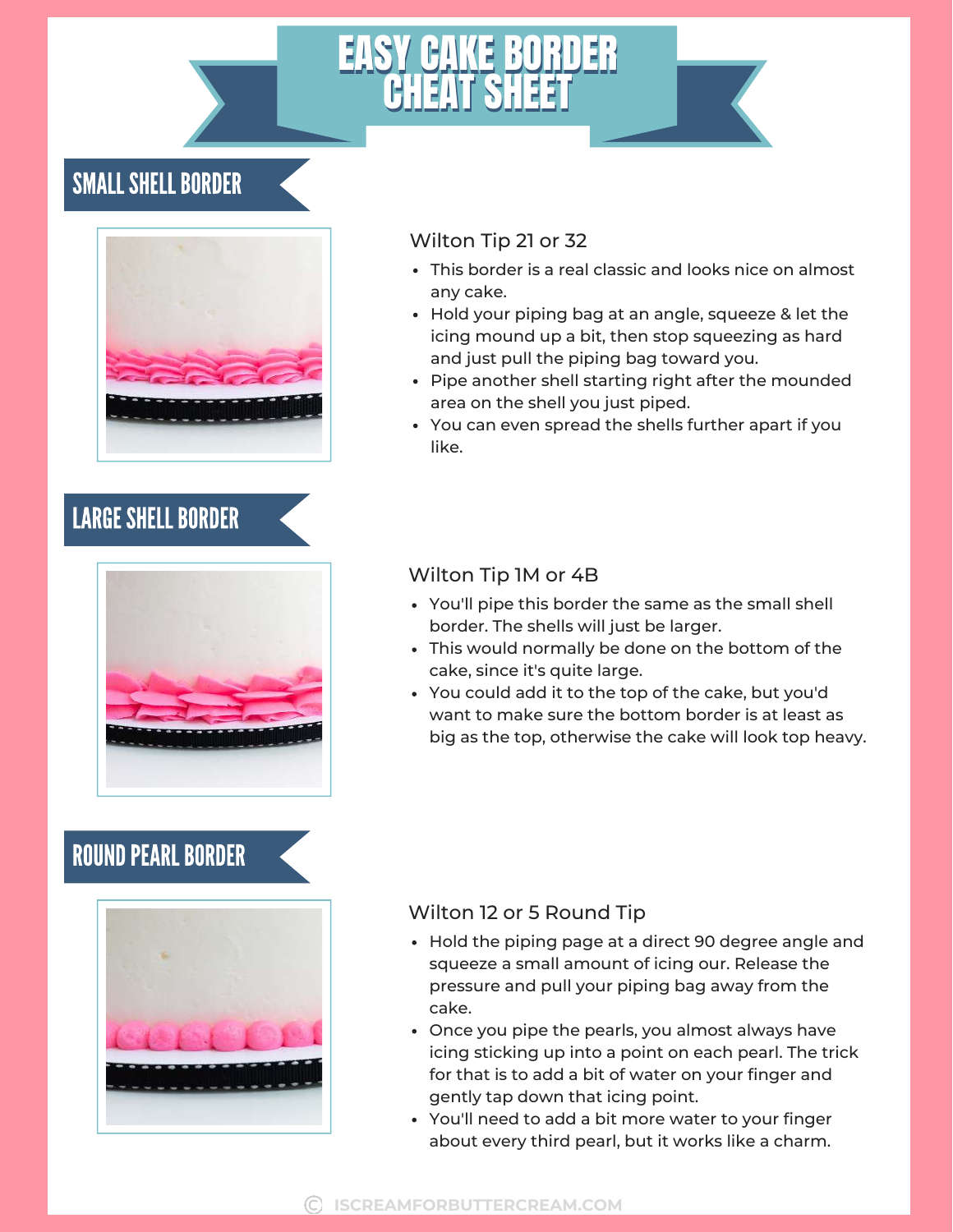### PEARL SCALLOP BORDER



#### Wilton 12 or 5 Round Tip

- You'll do the same technique as the small shell border above, but you'll be using a round tip instead of a star tip.
- The Wilton tip 12 will give you a larger border than the tip 5 will.

### **STAR BORDER**



### **SWIRL BORDER**



### Wilton Tip 21 or 1M

- Hold your piping bag at a direct 90 degree angle and squeeze. Release pressure and pull your piping bag away from the cake.
- You can pipe small stars or even larger stars. Just make sure if you pipe larger stars that they are the bottom border. You don't want huge borders around the top of the cake and very small ones around the bottom. That will make a cake look top heavy.

#### Wilton 1M, 4B or 21

- Hold the piping bag at a bit of an angle and squeeze with constant pressure as your move your piping bag in a swirling fashion.
- You can even take it up a notch by swirling different buttercream colors together and then piping on the swirled border.
- You can do small or large swirled borders as well.
- This border looks good as a top or bottom cake border.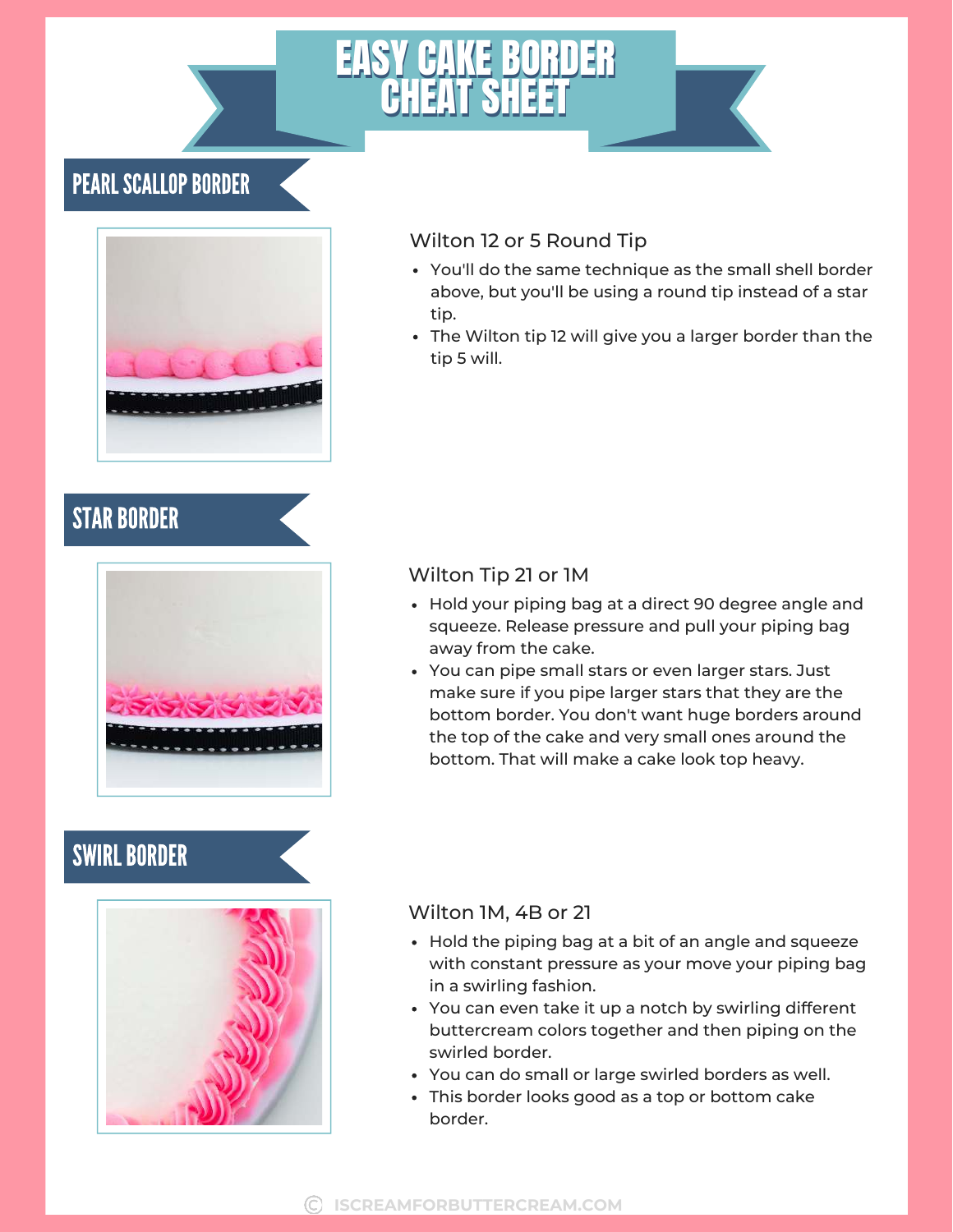### **ROSETTE BORDER**



# **DOLLOP BORDER**



### **LEAF BORDER**



#### Wilton 1M, 2D or 21

You can do this a couple different ways. You can pipe a rosette by starting on the outside of the rosette and swirling toward the inside...that gives you the classic rosette look.

You can also pipe rosettes by starting in the middle and swirling outward...that gives you the look of a rose.

Using different tips will give you a different look as well and it looks good as a top and bottom cake border.

### Wilton 6B or 8B, or a very large open round tip

- This border looks best on top of the cake. You'll hold the piping bag at a direct 90 degree angle from the cake. Squeeze and let the icing mound up a bit, then release the pressure and pull your piping bag straight up. It should form a nice point at the top.
- This technique works best with a very large open piping tip and with softer icing.

#### Wilton 352 Leaf Tip

- You'll need to hold the piping bag at almost a 90 degree angle from the cake, but tilt the tip up and your hand down just a bit.
- Make sure the points of the icing tip are on the top and bottom, not the sides.
- Squeeze and let the icing mound up just a bit. Release pressure and pull away from the cake and down a bit.

You can pipe one row around the bottom of the cake and then go and pipe on another one above it to give it a layered look.

You can also use larger leaf tips to get larger leaves.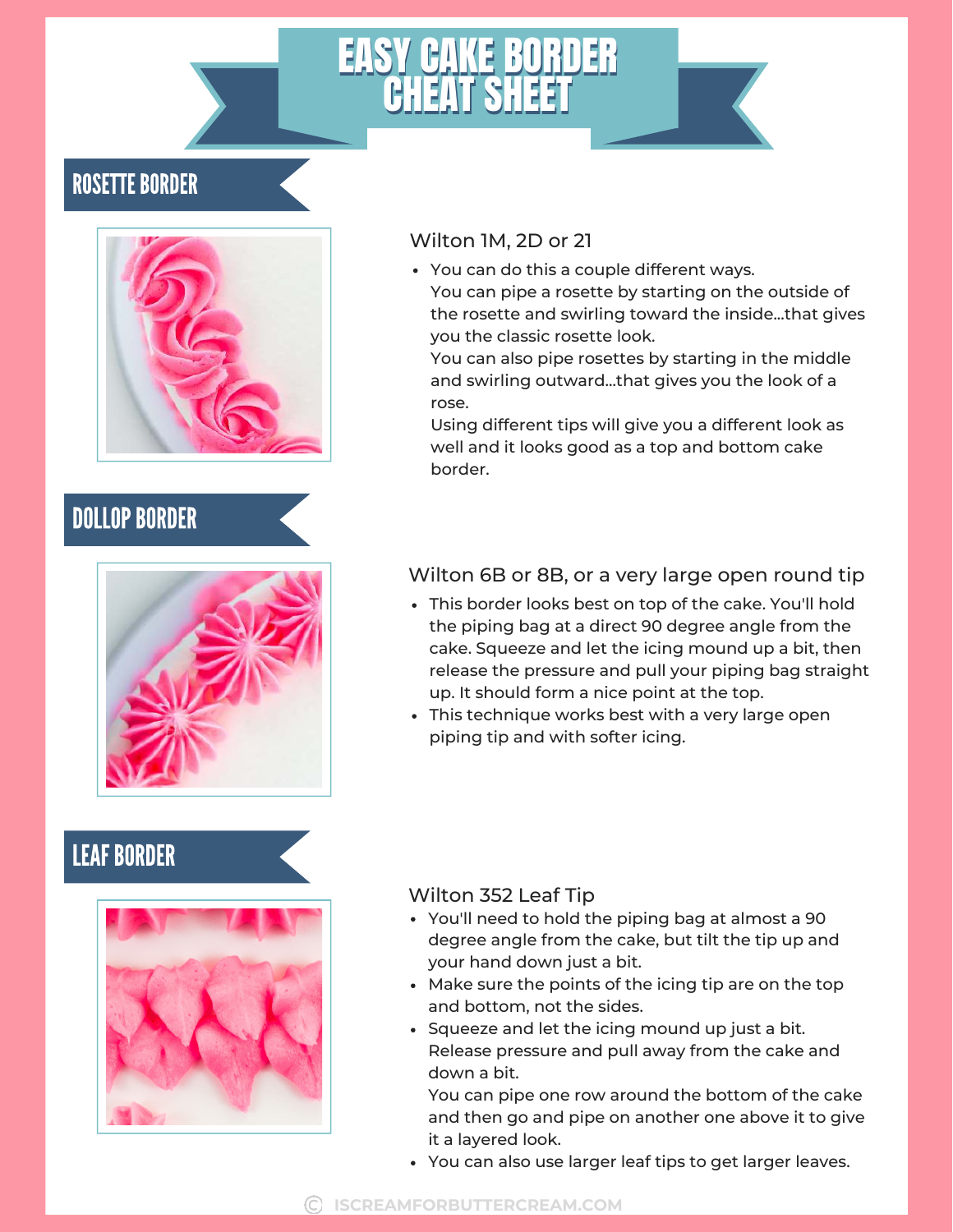### **FLEUR DE LIS BORDER**



### **RUFFLE BORDER** Spaced.



### REVERSE SHELL BORDER:



Wilton 21, or any star tip you feel comfortable with

- This border is piped around the top outside edge of the cake. You're going to make a large shell in the middle and two smaller shells, one on each side, that connects to the larger middle shell.
- Hold the piping bag at a 90 degree angle from the top, side of the cake. Squeeze and let the icing mound up into a large shell then release the pressure and pull the icing bag down. Next make a smaller shell to the left and to the right, but curve them in and connect them along the bottom of the larger shell.
- Make these all around the outside of your cake. It's a good idea to mark where you'll pipe these first, so they are evenly

### Wilton 104 or 103 petal tip and 12 round tip

- For this border, you'll use a petal tip to get the ruffles and a round tip to pipe a pearl border over the top edge.
- Hold the piping bag sideways against the cake and make sure that the skinny edge of the petal tip is facing down. (The skinny edge is what will give it the ruffled look.) You can either pipe each ruffle individually by making a closed 'u' piping motion, or you can just pipe lines of ruffles by doing a continuous 'w' motion across the bottom of the cake.
- Use a larger petal tip for even bigger ruffles.
- Pipe a pearl or scallop border over the top edge.

#### Wilton 21 tip, or an even smaller star tip will work

You pipe this one the same as a regular shell border, but you won't do it in a straight line. Each shell will either come from the right, or the left and then stop in the middle. Hold the piping bag at an angle over the top of the cake, squeeze to mound up a bit of icing, then release the pressure a bit and curve to either the left or right and come down with the tail of the shell. Now do the same thing, but come from the opposite side and then meet in the middle where your previous shell's tail was piped.

#### **ISCREAMFORBUTTERCREAM.COM**